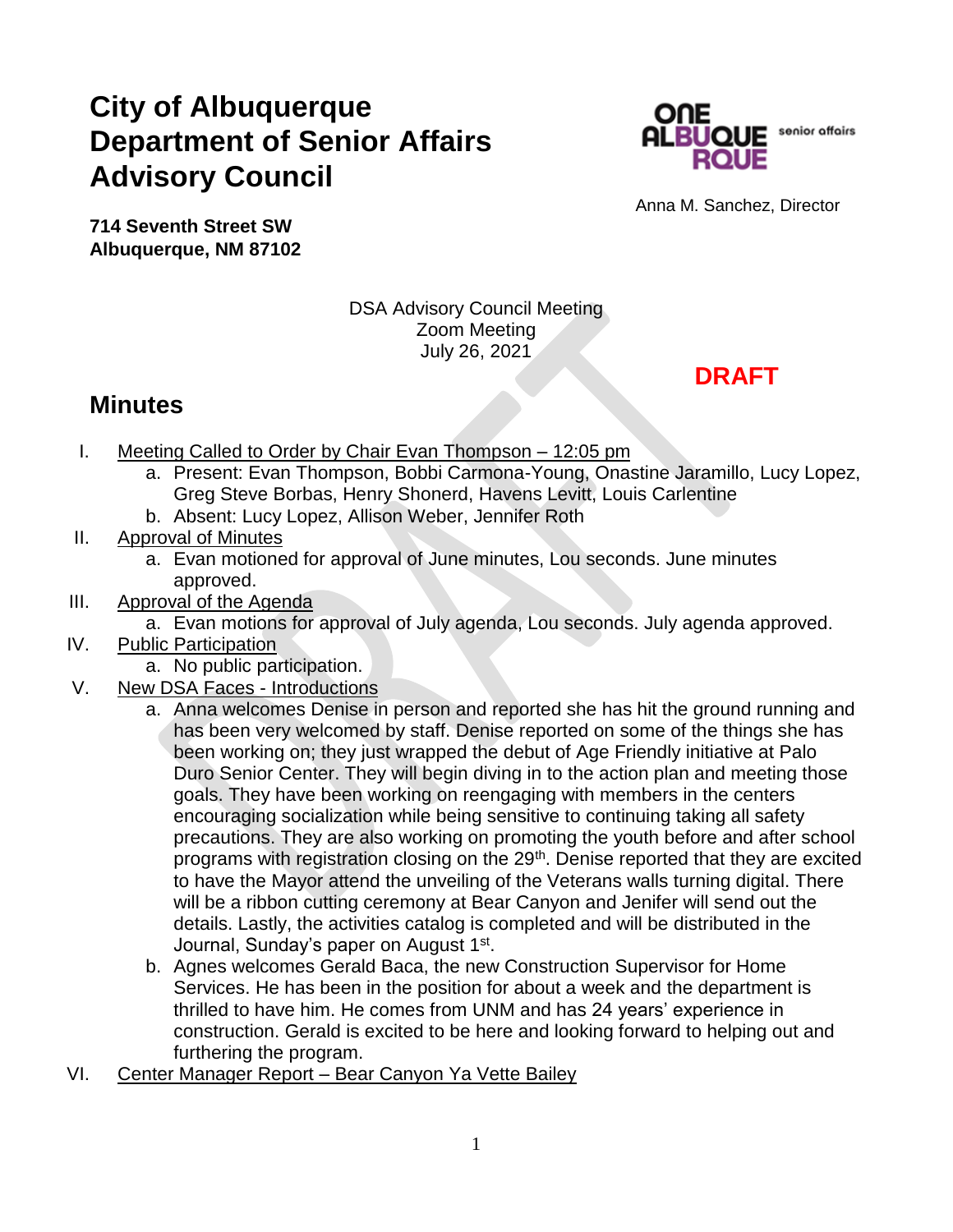a. Ya Vette reported on behalf of Center Manager Tyler Dunn who was out of the office. She reported that the staff is excited to be reopened as off July  $6<sup>th</sup>$  and are navigating how to return to their pre-COVID programming. It has been great to see old and new faces and watch their social interaction and joy to be back at the center. There were 125 members in attendance at their first Thursday night dance. They are back to serving breakfast in addition to lunch, and are averaging 27 members per day for breakfast. Ya Vette reported that they have enrolled 37 new members since reopening and some of the recent renovations include new lighting in the parking lot, upgraded Veterans wall, new kitchen equipment, and lastly are waiting for approval to purchase a new awning for the entrance.

## VII. Administrative Reports

- a. Social Services Division Agnes Vallejos
	- a. Agnes reported that Care Coordinators are now going back in to the homes of their clients and are finding that some are not meeting case management eligibility or receiving push back on reestablishing eligibility for services. Agnes also reported that in partnership with Presbyterian Health Plan to have some health fairs throughout the fall. Lastly, she reported that they are excited to put together a team for the Alzheimer's walk and put together a plan for the state.
- b. Nutrition/Transportation Division Tim Martinez
	- a. Tim reported that they have been working on the expansion of the transportation program, they have expanded the transporting of members to centers to a 5-mile radius from a 3-mile radius. This was a great opportunity to expand services and get more folks to the centers. Members just need to sign up at the center of their choice to get a ride to and from the center, daily.
	- b. Tim reported that the Bernalillo County meal sites will be reopening so that have been working on inspections and going through checklists to ensure the sites are ready to reopen. They will complete the rest of the sites in the next week. Dubra asked how many meals sites there are? Tim answered that there are 16 in total and all kitchens will be operating and getting more menu items in the coming months. Steve asked if they look at other City's transportation programs to see if DSA can streamline processes or try something new? Tim answered that yes, they are always looking for ways to learn from others and Chris pointed out that DSA serves as a model for other programs as well. Onastine mentioned a partnership with Sunvan. Anna answered that there is definitely some overlap and DSA will look to use other resources to offer more to the community and work to build those community partnerships. Sunvan does charge for their services and ridership has been down on demand, so DSA will evaluate what those barriers are.
- c. Recreation Division Nikki Peone
	- a. Nikki reported that since the Centers have been open on July  $6<sup>th</sup>$ , there have definitely been some growing pains and they are working out those kinks. They are rolling out activities and getting items that may have been idle from lack of use repaired. They are working with City Facilities to get bathroom issues fixed from not being used.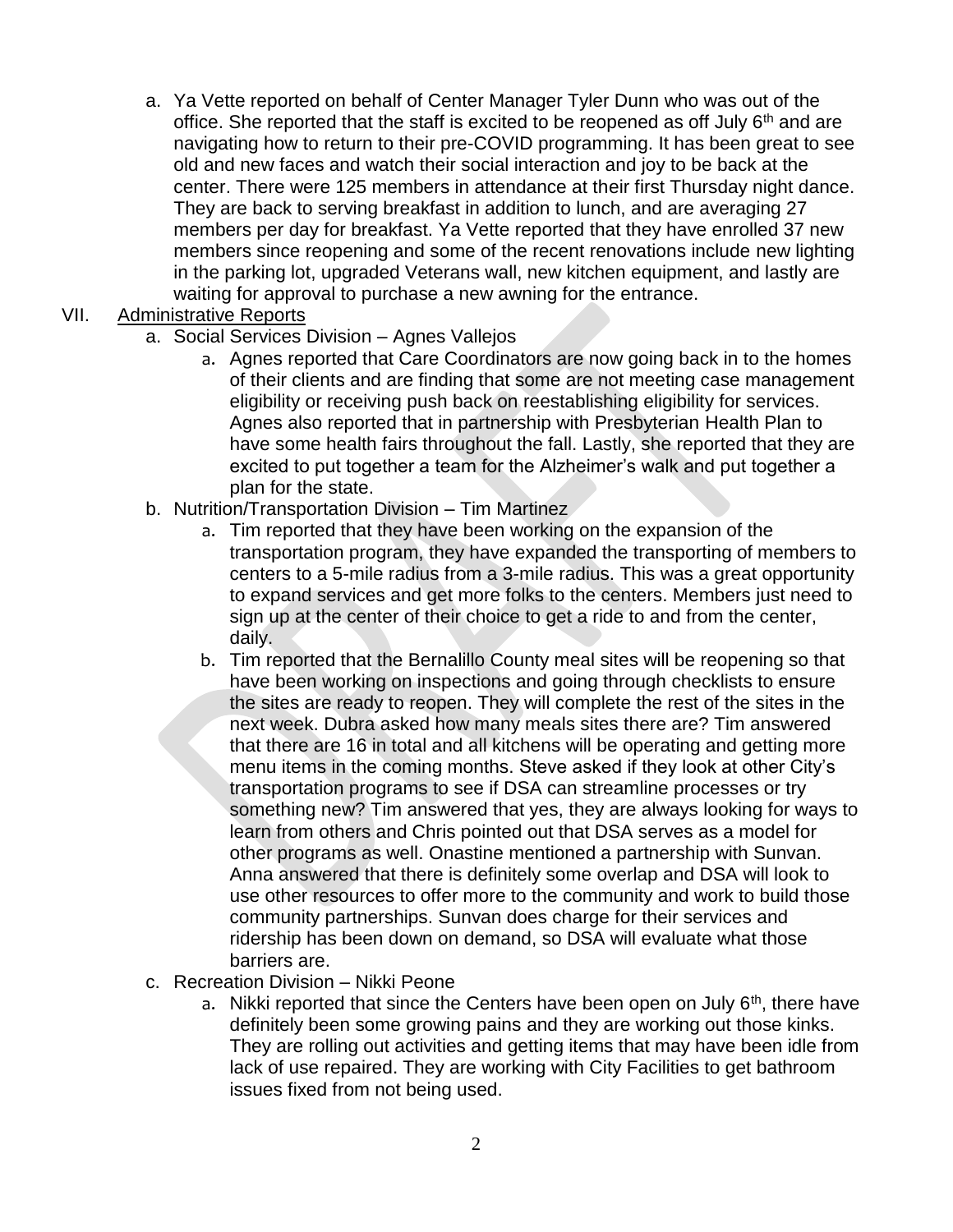- b. Nikki reported that members and staff alike are excited to have events and programming back. They are bringing old programming back as well as offering new programs. They have seen a rise in new memberships and with that brings new activities and new volunteers to teach them.
- c. They are rolling out revised recreation policies and procedures and have created a new computer room use policy. They will be offering more technology classes and with that getting new computer equipment. DSA has partnered with Adelante's DiverseIT to hold some classes at the centers and one on one tech help for members.
- d. Nikki reported that they will begin taking applications for the Veterans wall at each center now that it has been officially unveiled. Jenifer will send everyone the application to complete online. She also mentioned that they will be holding two different photo shoots for Veterans to have their picture taken and placed in the rotation.
- e. Lastly, Nikki reported that they have been working with APD's area commanders in locations at each center to address security issues that the centers have been experiencing. APD will increase their presence at locations and will be holding lunch and learns and debriefing events that the members can sit in at and comment one. Evan asked if membership fees are still being waived? Nikki answered that existing members do not have to pay the fee through June 2022 but will still need to fill out a new membership form. New, incoming members do have to pay the \$20 per year membership fee, but can asked to have it waived it they are unable to pay.
- d. Associate Director Deb Brinkley
	- a. Deb reported that the safety committee has been reestablished and that she has been working on updating safety training that is not current or up-to-date that each facility needs to have in order to stay in compliance. CPR, first aid, and AED are just to name a few and make those classes longer. Onastine mentioned that when she attended the DSA retreat in 2019, she was trained on how to administer Narcan and asked if that was something that each center needs? Deb responded that, yes, the department will need to work on getting everyone current on that certification.
- e. Deputy Director Chris Sanchez
	- a. Chris mentioned that it great to hear of the impact the department makes through data and the numbers. The DSA team has been incredible to work with and a lot has been happening to get the department where it needs to be, and he wanted to commend the leadership team for going a great job of tackling issues as they arise during the reopening process.
- f. Director Anna Sanchez
	- a. Anna reported that she just attended "Coffee with the Director" at Los Volcanes and that Nikki's shop has done a great job navigating the reopening process and dealing with the angst from members in these unsure times. They are taking the time to ensure that they are following all safety protocols to protect against the spread of the virus, and internally, have been dealing with staff who are exposed or testing positive. They continue to encourage those who have not been vaccinated to do so.